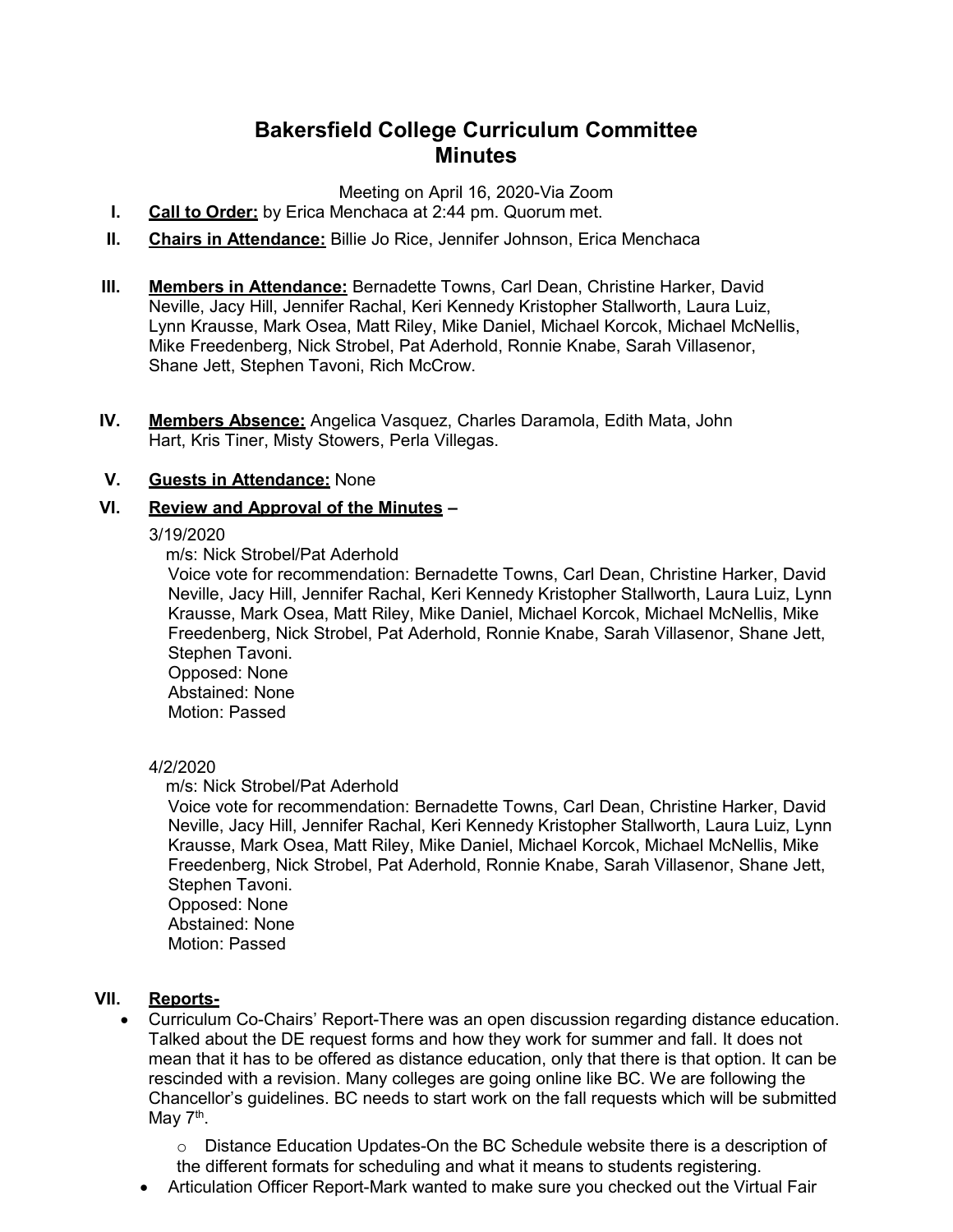4/28/2020 on the BC transfer page.

•Assessment Co-Chair Report-None

- **VIII. Opportunities to Address the Committee-**2 minutes per item Keri Kennedy would like more clarification on the definition of BC GE area E. The GE team agreed to draft something for the next meeting.
- **IX.** Additions to the Agenda- (immediate action required, which did not come to the attention of the E-Board until after the agenda was posted; requires 2/3 vote of members present)
- **X. First Agenda – (non-voting item)**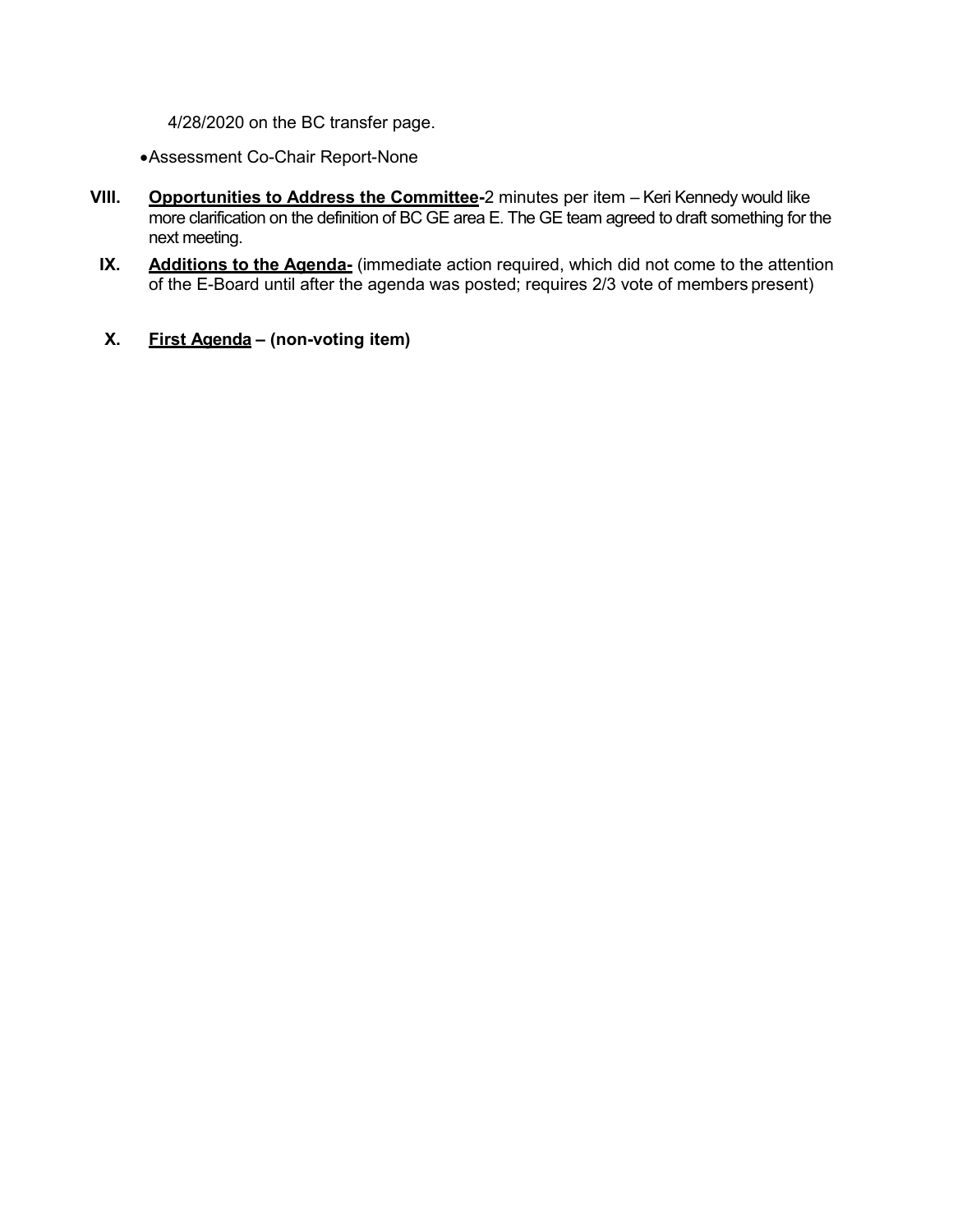List posted to committee webpage.

## **XI. Second Agenda – (Voting item)**

List posted to committee webpage

o New courses-

EDUC B7B EMTC B70 PHED B6SW PHED B7Y (formerly 46A) m/s: Nick Strobel/Pat Aderhold Voice vote for recommendation: Bernadette Towns, Carl Dean, Christine Harker, David Neville, Jacy Hill, Jennifer Rachal, Keri Kennedy Kristopher Stallworth, Laura Luiz, Lynn Krausse, Mark Osea, Matt Riley, Mike Daniel, Michael Korcok, Michael McNellis, Mike Freedenberg, Nick Strobel, Pat Aderhold, Ronnie Knabe, Sarah Villasenor, Shane Jett, Stephen Tavoni. Opposed: None Abstained: None Motion: Passed

• Course Revisions-

COMP B11 EMTC B10 EMTC B11 EMTC B12 FIRE B26G FIRE B51L HIST B15 INDA B150 THEA B12A THEA B28 m/s: Nick Strobel/Pat Aderhold Voice vote for recommendation: Bernadette Towns, Carl Dean, Christine Harker, David Neville, Jacy Hill, Jennifer Rachal, Keri Kennedy Kristopher Stallworth, Laura Luiz, Lynn Krausse, Mark Osea, Matt Riley, Mike Daniel, Michael Korcok, Michael McNellis, Mike Freedenberg, Nick Strobel, Pat Aderhold, Ronnie Knabe, Sarah Villasenor, Shane Jett, Stephen Tavoni. Opposed: None Abstained: None Motion: Passed

 $\circ$  Course revisions that are requesting DE (Distance Education) as a methodof delivery, the committee has considered the rigors of DE requirement and feels those courses meet the rigor-

COMP B11 EMTC B10 EMTC B11 EMTC B12 HIST B15 INDA B150 m/s: Pat Aderhold/Mark Osea Voice vote for recommendation: Bernadette Towns, Carl Dean, Christine Harker, David Neville, Jacy Hill, Jennifer Rachal, Keri Kennedy Kristopher Stallworth, Laura Luiz, Lynn Krausse, Mark Osea, Matt Riley, Mike Daniel, Michael Korcok, Michael McNellis, Mike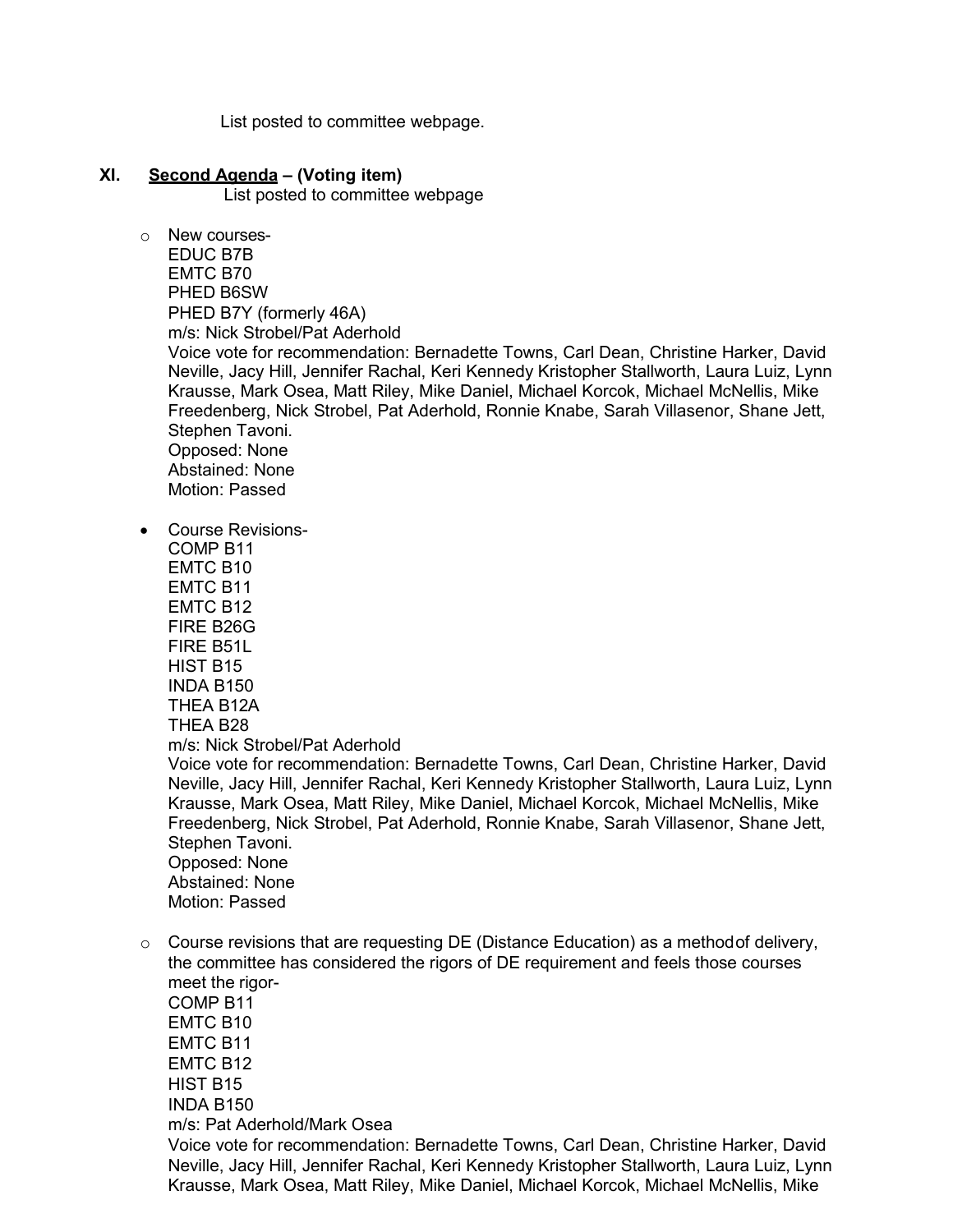Freedenberg, Nick Strobel, Pat Aderhold, Ronnie Knabe, Sarah Villasenor, Shane Jett, Stephen Tavoni. Opposed: None Abstained: None Motion: Passed

o Approval of late additions of course revisions that are **only** requesting DE (Distance Education) as a methodof delivery, to be added to the DE list in green below. The committee has considered the rigors of DE requirement and feels those courses meet the rigor-

ACDV B81NC ACDV B82NC ACDV B83NC ACDV B84NC ACDV B85NC ACDV B86NC ACDV B95NC BIOL B3A EDUC B80NC FDSV B50

m/s: Michael Freedenberg/Nick Strobel

Voice vote for recommendation: Bernadette Towns, Carl Dean, Christine Harker, David Neville, Jacy Hill, Jennifer Rachal, Keri Kennedy Kristopher Stallworth, Laura Luiz, Lynn Krausse, Mark Osea, Matt Riley, Mike Daniel, Michael Korcok, Michael McNellis, Mike Freedenberg, Nick Strobel, Pat Aderhold, Ronnie Knabe, Sarah Villasenor, Shane Jett, Stephen Tavoni.

Opposed: None Abstained: None Motion: Passed

o Course revisions that are **only** requesting DE (Distance Education) as a method of delivery, the committee has considered the rigors of DE requirement and feels those courses meet the rigor-

| ACDV B55          | <b>BIOL B3A</b>     | EMLS B52*           | <b>JRNL B1</b>   |
|-------------------|---------------------|---------------------|------------------|
| ACDV B70A*        | BIOL B11*           | EMLS B52NC*         | <b>JRNL B2</b>   |
| ACDV B70B*        | <b>BIOL B18</b>     | <b>EMLS B70NC*</b>  | <b>JRNL B5</b>   |
| ACDV B70C*        | BIOL B32*           | EMLS B71*           | MATH B4A*        |
| ACDV B70D*        | BIOL B33*           | EMLS B60*           | MATH B23*        |
| ACDV B70E*        | <b>CHEM B1A</b>     | <b>EMLS B60NC*</b>  | MEDS B69         |
| ACDV B70F*        | <b>CHEM B1B</b>     | EMLS B70*           | MUSC B28         |
| <b>ACDV B81NC</b> | <b>CHEM B2A</b>     | EMLS B71NC*         | <b>MUSC B54A</b> |
| <b>ACDV B82NC</b> | <b>COMM B1</b>      | EMLS B72*           | <b>MUSC B12A</b> |
| <b>ACDV B83NC</b> | COMM <sub>B2</sub>  | EMLS B72NC*         | PHED B34C        |
| <b>ACDV B84NC</b> | <b>COMM B4</b>      | <b>ENGR B47</b>     | PHED B34S        |
| <b>ACDV B85NC</b> | COMM <sub>B5</sub>  | ERSC B10            | PHSC B12*        |
| <b>ACDV B86NC</b> | COMM <sub>B6</sub>  | <b>ERSC B10L</b>    | RADT B1A         |
| <b>ACDV B95NC</b> | COMM <sub>B8</sub>  | <b>FDSV B50</b>     | RADT B1B         |
| ACDV B95          | COMM <sub>B9</sub>  | FDSV B52*           | RADT B2A         |
| ANSC B10*         | COMM B10            | FDSV B55A*          | <b>RADT B2C</b>  |
| AGRI B49*         | COMM <sub>B11</sub> | FDSV B55B*          | RADT B3A         |
| <b>ARCH B1</b>    | <b>COMM B15</b>     | INDA B132           | RADT B5          |
| ART B16           | CRPS B5*            | FORE B <sub>2</sub> | RADT B12         |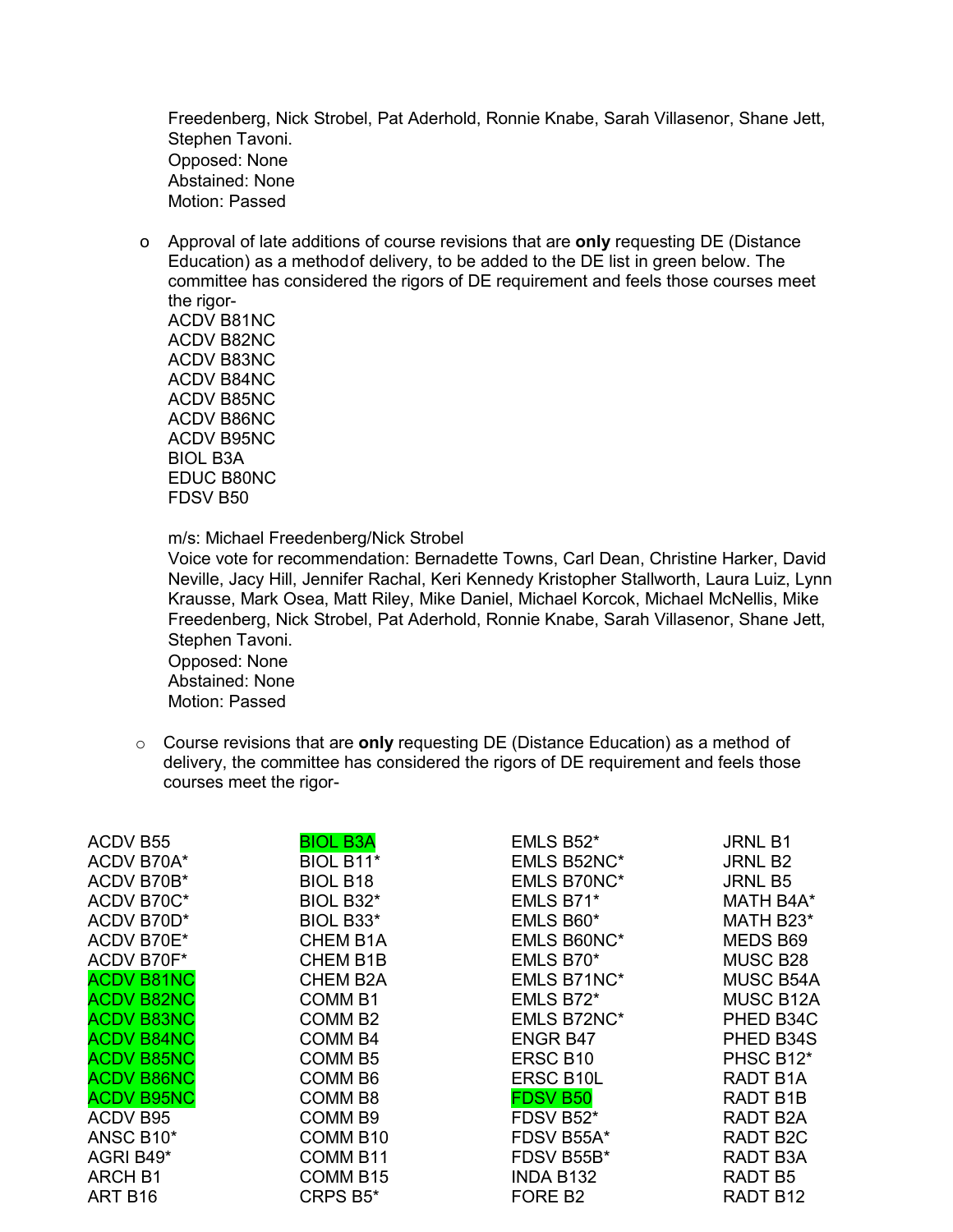| ART B <sub>2</sub>   | <b>EDUC B80NC</b> | INDA B110           | SOIL B1  |
|----------------------|-------------------|---------------------|----------|
| ART B4               | ELET B1A          | INDA B122           | TECM B52 |
| ASL B1*              | ELET B3           | FDSV B55E*          | THEA B1  |
| ASL B <sub>2</sub>   | ELET B4           | FDSV B59*           | THEA B31 |
| <b>AUTO B49</b>      | ELET B61          | FORE B <sub>1</sub> |          |
| AUTO B <sub>30</sub> |                   | INDR B12            |          |
|                      |                   | <b>JAPN B1</b>      |          |

### m/s: Pat Aderhold/Mark Osea

Voice vote for recommendation: Bernadette Towns, Carl Dean, Christine Harker, David Neville, Jacy Hill, Jennifer Rachal, Keri Kennedy Kristopher Stallworth, Laura Luiz, Lynn Krausse, Mark Osea, Matt Riley, Mike Daniel, Michael Korcok, Michael McNellis, Mike Freedenberg, Nick Strobel, Pat Aderhold, Ronnie Knabe, Sarah Villasenor, Shane Jett, Stephen Tavoni.

Opposed: None Abstained: None

Motion: Passed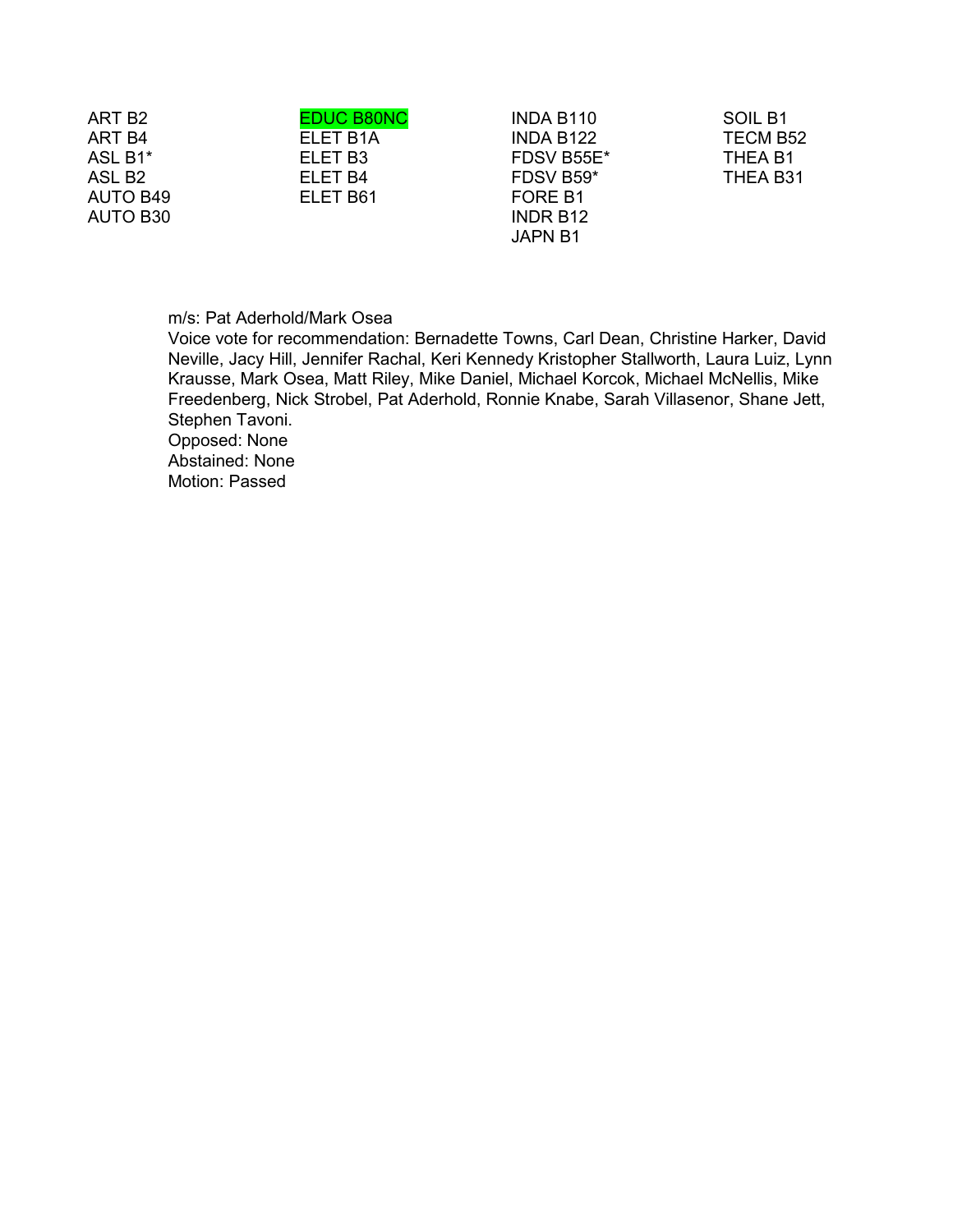$\circ$  New course requesting DE (Distance Education) as a method of delivery, the committee has considered the rigors of DE requirement and feels those coursesmeet the rigor-

EDUC B7B EMTC B70 PHED B6SW PHED B7Y (formerly 46A) m/s: Mark Osea/Lynn Krausse Voice vote for recommendation: Bernadette Towns, Carl Dean, Christine Harker, David Neville, Jacy Hill, Jennifer Rachal, Keri Kennedy Kristopher Stallworth, Laura Luiz, Lynn Krausse, Mark Osea, Matt Riley, Mike Daniel, Michael Korcok, Michael McNellis, Mike Freedenberg, Nick Strobel, Pat Aderhold, Ronnie Knabe, Sarah Villasenor, Shane Jett, Stephen Tavoni. Opposed: None Abstained: None Motion: Passed

 $\circ$  New courses requesting GE based on the GE sub-team recommendations-PHED B6SW PHED B7Y (formerly 46A)

m/s: Michael Korcok/Pat Aderhold

Voice vote for recommendation: Bernadette Towns, Carl Dean, Christine Harker, David Neville, Jacy Hill, Jennifer Rachal, Kristopher Stallworth, Laura Luiz, Lynn Krausse, Matt Riley, Mike Daniel, Michael Korcok, Michael McNellis, Mike Freedenberg, Nick Strobel, Pat Aderhold, Ronnie Knabe, Sarah Villasenor, Shane Jett, Stephen Tavoni. Opposed: None

Abstained: Keri Kennedy, Mark Osea.

 $\circ$  Course revisions requesting GE based on the GE sub-team recommendations-HIST B15

THEA B12A

m/s: Nick Strobel/Mark Osea

Voice vote for recommendation: Bernadette Towns, Carl Dean, Christine Harker, David Neville, Jacy Hill, Jennifer Rachal, Keri Kennedy Kristopher Stallworth, Laura Luiz, Lynn Krausse, Mark Osea, Matt Riley, Mike Daniel, Michael Korcok, Michael McNellis, Mike Freedenberg, Nick Strobel, Pat Aderhold, Ronnie Knabe, Sarah Villasenor, Shane Jett, Stephen Tavoni. Opposed: None Abstained: None

Motion: Passed

o Revised programs–

Administrative Office Assistant CA

Bookkeeping CA

Office Assistant CA

Office Assistant JSC m/s: Pat Aderhold/Nick Strobel

Voice vote for recommendation: Bernadette Towns, Carl Dean, Christine Harker, David Neville, Jacy Hill, Jennifer Rachal, Keri Kennedy Kristopher Stallworth, Laura Luiz, Lynn Krausse, Mark Osea, Matt Riley, Mike Daniel, Michael Korcok, Michael McNellis, Mike Freedenberg, Nick Strobel, Pat Aderhold, Ronnie Knabe, Sarah Villasenor, Shane Jett, Stephen Tavoni.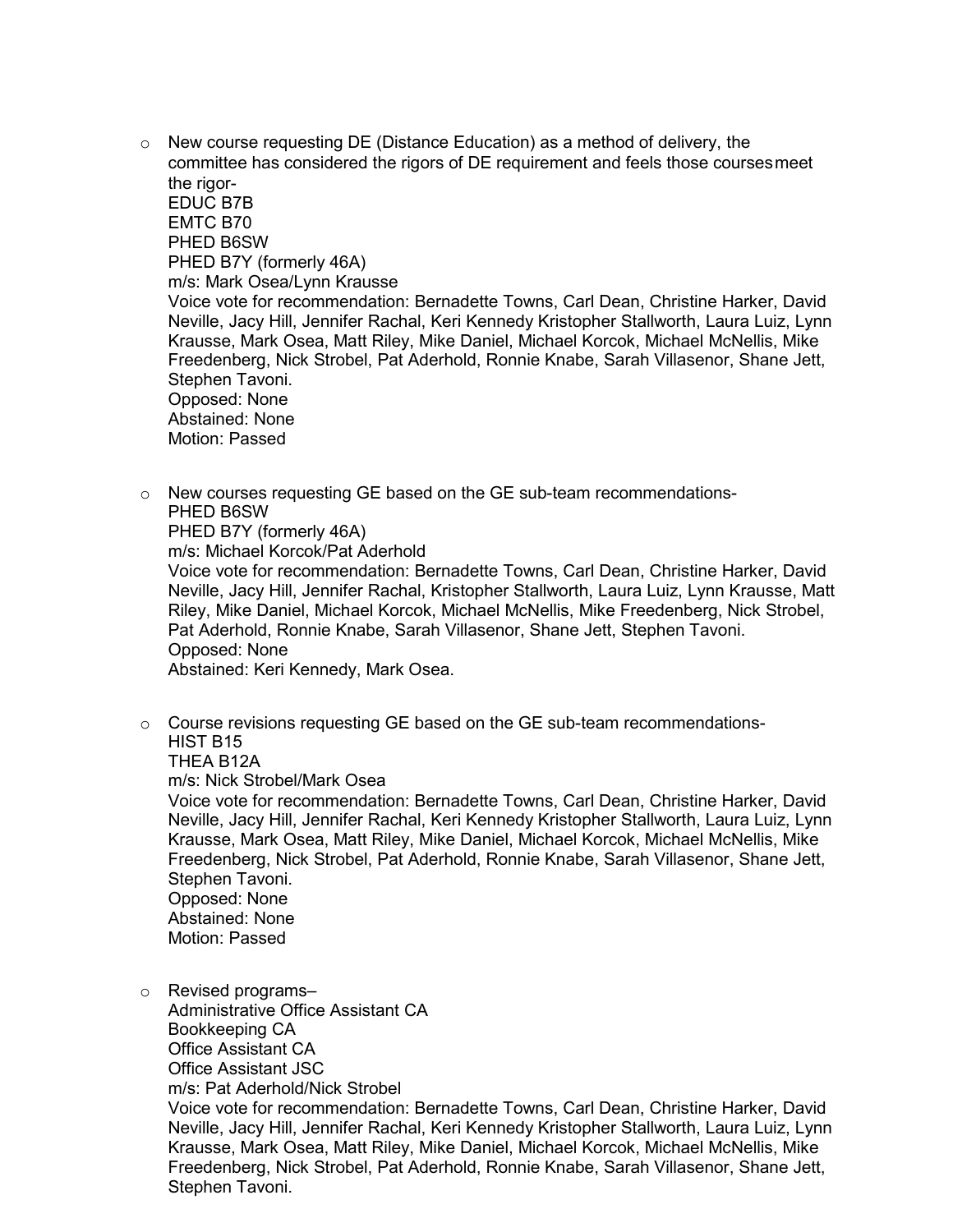Opposed: None Abstained: None Motion: Passed

o New programs-

Basic Internet Skills CDCP Basic Office Software Skills CDCP